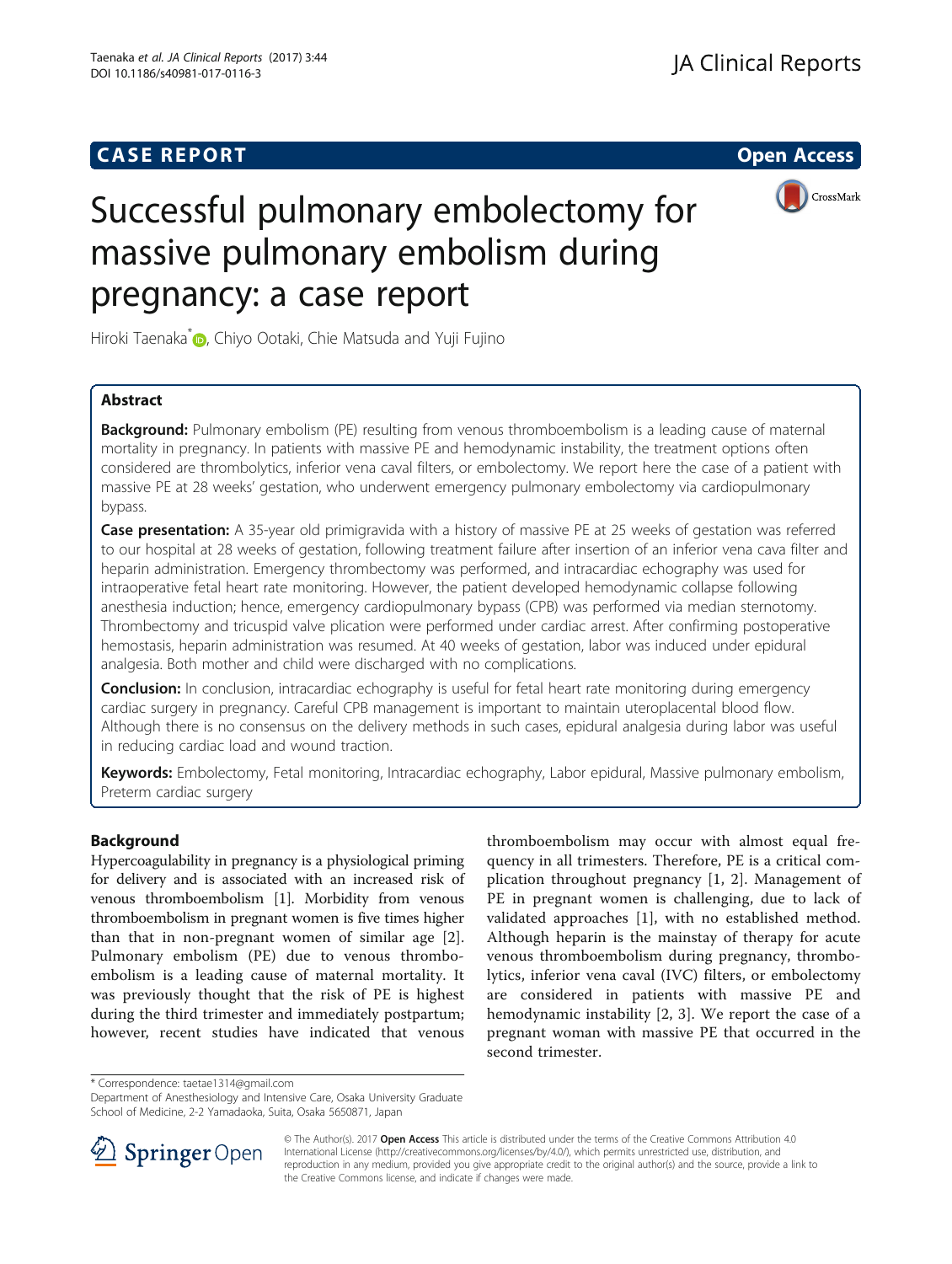

#### Case presentation

A 35-year old primigravida (height 150 cm; weight 60 kg) presented with exertional dyspnea at 23 weeks of gestation. A contrast-enhanced computed tomography (CT) scan showed bilateral pulmonary artery thrombi and deep venous thrombus in the lower limb (Fig. 1). A transthoracic echocardiography revealed a right ventricular thrombus (Fig. 2). She was referred to our hospital at 28 weeks of gestation after insertion of IVC filter and heparin administration. Fetal development was normal. Due to the mobility of right ventricular thrombus and the risk of cardiac arrest, an emergency thrombectomy was planned. An intracardiac echography probe (AcuNav™; Siemens AG, Munich, Germany) was inserted via the right femoral vein to monitor the umbilical artery pulse wave via Doppler, in addition to transabdominal fetal monitoring. After induction of anesthesia, the



Fig. 2 Transthoracic echocardiography. A mobile thrombus is observed in the right ventricle

patient's blood pressure was undetectable; hence, emergency cardiopulmonary bypass (CPB) was performed via median sternotomy, followed by cardiac resuscitation. While switching to extracorporeal circulation approximately 10 min after the hemodynamic collapse, the fetal heart rate decreased to approximately 80 beats per minute. Immediately after establishing extracorporeal circulation, the fetal heart rate recovered rapidly and remained stable throughout the procedure, while the CPB average perfusion pressure was maintained above 70 mmHg. Thrombectomy and tricuspid valve plication were performed under cardiac arrest (Fig. 3). Catecholamines and nitric oxide were administered at a concentration of 20 ppm to treat hypotension and pulmonary hypertension, respectively, during withdrawal from CPB. The patient was admitted to the intensive care unit without chest closure. Total time for surgery, anesthesia, cardiopulmonary, and aortic cross clamp was 345, 483, 208, and 147 min, respectively. The total volume of hemorrhage, transfusion, infusion, urine, and water balance was 1470, 3600, 2150, 1520, and +657 ml, respectively. Chest closure was performed on postoperative day 3 and extubation on postoperative day 6. Heparin administration was resumed after confirming postoperative hemostasis. At 32 weeks of gestation, magnetic resonance imaging (MRI) was performed to assess the fetal brain function; no remarkable changes were observed. The patient was discharged with subcutaneous



Fig. 3 Image showing massive thrombi removed from the pulmonary arteries bilaterally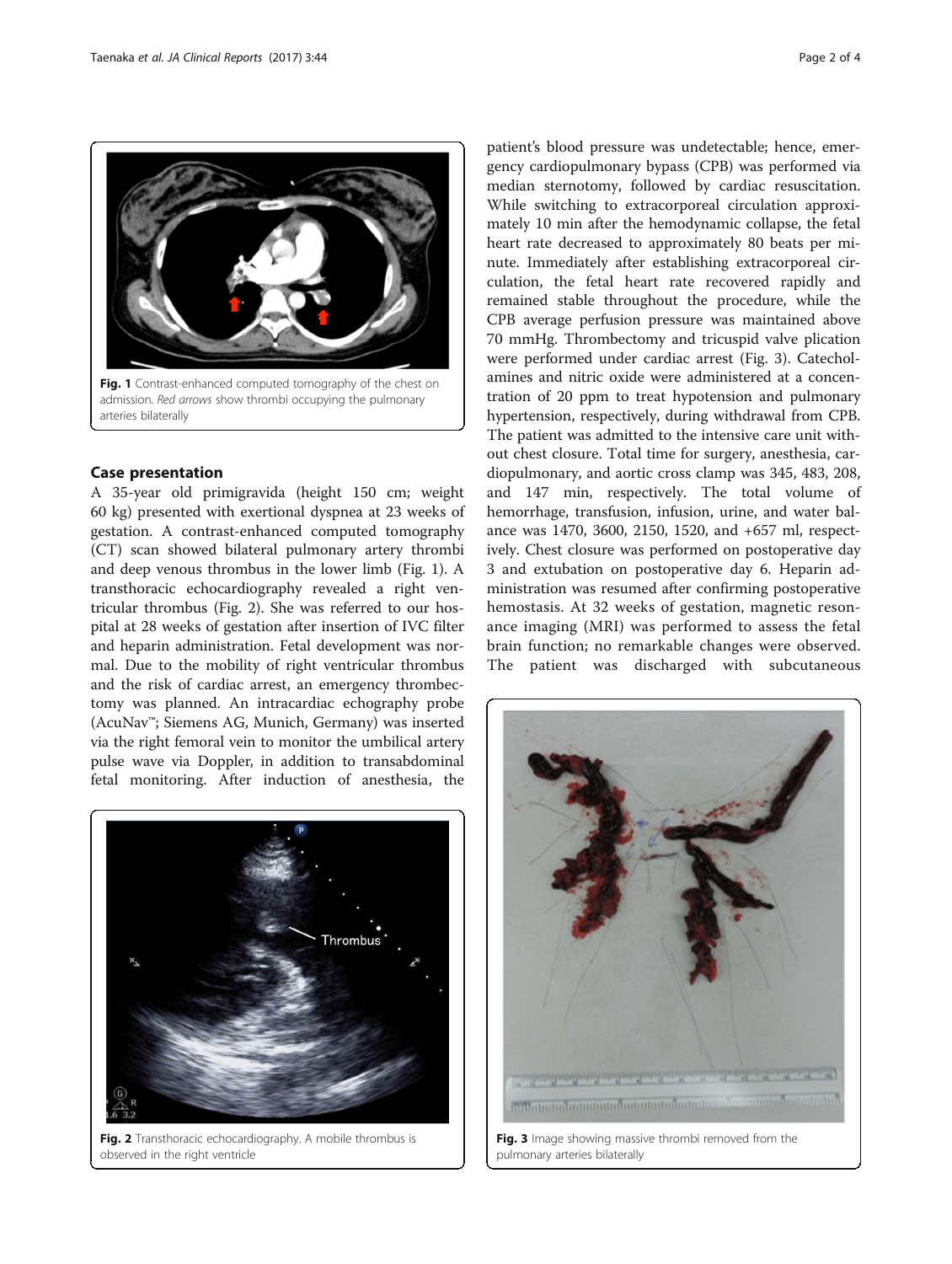injection of heparin calcium, due to persistent lower limb thrombus.

She was readmitted at 38 weeks of gestation. Labor was induced at 40 weeks using oxytocin, after discontinuation of heparin. Epidural anesthesia was administered to protect the thoracic wound site and reduce the cardiac load. An epidural catheter was placed between the L3-L4 vertebrae, after confirming the recovery of hemostatic function by measuring activated partial thromboplastin time. Continuous epidural ropivacaine 0.1% with 2 mcg/ml fentanyl was administered through patient controlled epidural analgesia. Analgesia was adequate throughout labor, with no hemodynamic changes. A healthy male infant weighing 3446 g (+1.07 SD) was delivered by vacuum extraction with an Apgar score of 8/8. Total delivery time was 3 h and 37 min, with total blood loss of 928 ml. No remarkable changes were observed in the neonate's brain on CT and MRI just after delivery. The patient was prescribed oral warfarin for anticoagulation, and both mother and child were discharged without complications.

### **Discussion**

Heparin is the mainstay of therapy for acute venous thromboembolism during pregnancy; its large molecular weight prevents it from crossing the placenta, reducing the risks of fetal hemorrhage and teratogenesis. However, in nonpregnant patients with massive PE causing hemodynamic instability, thrombolytics, IVC filters, or embolectomy are considered. These strategies may be useful during pregnancy as well [\[2](#page-3-0), [3](#page-3-0)]. In our patient who developed bilateral massive PE during her second trimester, emergency thrombectomy was performed, as heparin therapy was ineffective.

Cardiac surgery during pregnancy carries significant maternal and fetal risks. Since emergent surgery carries a higher risk of maternal mortality, it is usually considered after failure of medical therapy or in critical cases [[2, 4\]](#page-3-0). Conversely, cardiac surgery can be performed with relative safety owing to recent advances in surgical techniques and CPB [[3, 5](#page-3-0)]. Thromboembolism is fatal in nearly 15% of patients with PE during pregnancy, with two-thirds of deaths occurring within 30 min after the embolic event [\[6](#page-3-0)]. In our case, cardiopulmonary arrest following anesthesia occurred likely due to the exacerbation of PE. Therefore, close attention should be paid to sudden hemodynamic changes in cases of PE.

Although mortality is equal among pregnant and non-pregnant women, fetal mortality increases in cases of CPB [[7, 8](#page-3-0)]. CPB may have deleterious effects on the uteroplacental blood flow and the fetus due to activation of inflammatory processes, non-pulsatile flow, hypotension, and hypothermia. The fetal heart rate may decrease during CPB; therefore, uterine tone and fetal heart rate should be closely monitored, especially if the fetus is viable. It is recommended to keep the pump flow rate and perfusion pressure to maintain appropriate uteroplacental blood flow during CPB [\[9](#page-3-0)].

In our case, an intracardiac echography probe was inserted via the femoral vein and fixed at the position where the umbilical arterial pulse wave could be monitored by Doppler ultrasound. Although the use of intracardiac echography for fetal heart rate monitoring has not been previously reported, we used it because monitoring fetal heart rate with sterile precautions was necessary during CPB. We carefully inserted it after ensuring the absence of thrombosis and obtained informed consent for this procedure after surgery. It allowed us to monitor the fetal heart rate maintaining the sterile surgical field, which is difficult in conventional abdominal monitoring. The intracardiac echography revealed a decline in the fetal heart rate during maternal cardiopulmonary arrest occurred. Although the obstetrician was on standby in the operating room, emergency delivery was not required as the fetal heart rate recovered following the establishment of CPB and was maintained thereafter. We also successfully maintained the average pump perfusion pressure above 70 mmHg.

Maternal and fetal survival rates after emergency cardiac surgery during pregnancy have improved [[5\]](#page-3-0), and the number of patients continuing to parturition after surgery has increased. However, there are few reports on delivery of pregnant women after thoracotomy. In general, exercise and traction on the sternum should be avoided within 3 months of thoracotomy [[10\]](#page-3-0). The vaginal route is therefore generally preferred for delivery of a pregnant woman with cardiac disease. Epidural analgesia inhibits pain during delivery and reduces endogenous catecholamines and peripheral vascular resistance, leading to a decrease in cardiac load [\[11](#page-3-0), [12](#page-3-0)]. In our case, we successfully placed an epidural catheter to administer analgesia during labor, and vacuum extraction was performed to reduce the load secondary to straining.

### Conclusions

In conclusion, intracardiac echography is useful for fetal heart rate monitoring during emergency cardiac surgery in pregnancy. Careful CPB management is also important to maintain uteroplacental blood flow. Although there is no recommended delivery method for pregnant women after thoracotomy, epidural analgesia during labor was useful in reducing the heart load and wound traction.

#### Abbreviations

CPB: Cardiopulmonary bypass; CT: Computed tomography; IVC: Inferior vena caval; MRI: Magnetic resonance imaging; PE: Pulmonary embolism